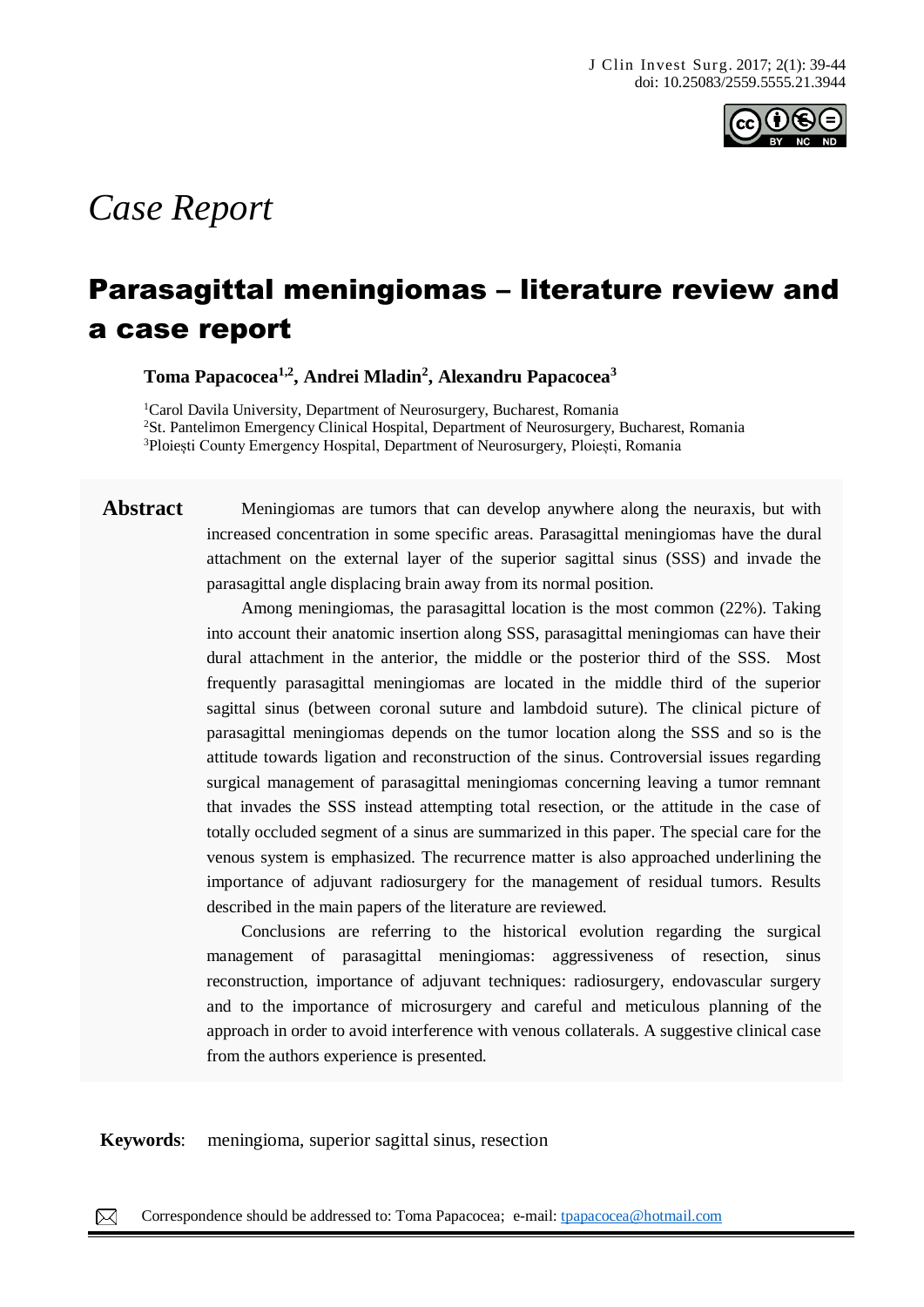# **Introduction**

Meningiomas are tumors with the origin in the arachnoid cap cells. This type of meningeal cells can be found anywhere along the neuroaxis, but with an increased concentration in some specific areas. As a consequence, a meningioma can develop anywhere in the central nervous system but there is a higher incidence in elective locations. Any meningioma has a dural attachment and based on this feature we can classify meningiomas in distinct groups.

# **Discussion**

#### *Anatomy*

The sagittal sinus has a triangular shape in coronal section and his size gradually increases as it extends posterior (1). The superior sagittal sinus communicates with irregular venous cavities called lateral venous lacunae, which lie in the dura mater. In certain areas, the arachnoid projects into the venous sinuses to form the arachnoid villi. These are mushroom-shaped outpouchings of the subarachnoid space that invaginate into them allowing CSF to flow inside the sinuses. When they are very large, the villi can be perceived with naked eye and are called Pacchioni's granulations. Sometimes these granulations may be seen on magnetic resonance imaging as a filling defect or a mass within a large dural sinus (2).

Parasagittal meningiomas have the dural attachment on the external layer of the SSS and invade the parasagittal angle displacing brain away from its normal position. Cushing and Eisenhardt, in their series of 295 meningiomas, found that the parasagittal location is the most common, 22% (3). The frequency of parasagittal meningiomas among all meningiomas ranges in the literature between 16.8 and 25.6% (4). Olivecrona classified parasagittal meningiomas taking into account their anatomic insertion along SSS. He divided the superior sagittal sinus into anterior, middle and posterior third having in mind the different consequences of sinus occlusion in each area (5). dural attachment in the middle third of the superior sagittal sinus (between coronal suture and lambdoid suture). This location is found in 37 - 70% of all parasagittal meningiomas. Along the first third of the SSS (from crista galli to the coronal suture) are located 15 - 42% of parasagittal meningiomas and only 9% to 16% of parasagittal tumors are located along the posterior third of the SSS (between the bregma and torcula) (6).

#### *Signs and symptoms*

The clinical picture of parasagittal meningiomas depends on the tumor location along the SSS. Thus, all tumors can produce headache, but meningiomas of the anterior third of the SSS often cause personality changes, tumors of the middle third of the SSS are often associated with Jacksonian seizures and progressive hemiparesis and those of the posterior third can cause hemianopsia (3-5).

It is generally accepted that, whilst the anterior third can usually be resected without morbidity, ligating the middle or posterior third of the sinus carries significant risk of venous infarction (6, 7).

There are also some other anatomic considerations that can be made regarding topographical differences among parasagittal meningiomas. Thus, the sagittal sinus is narrower in its anterior half and the veins entering the sinus are fewer in number and smaller than those behind the coronal suture, making the surgical approach easier in the anterior half. Moreover, the growth of tumors of the middle third of the parasagittal sinus against the paracentral lobule and the precentral/ postcentral gyri around the central sulcus makes them clinically evident early, explaining why they do not have the time to expand in size as do the tumors in the other two thirds (4, 8).

#### *Surgical management*

Most frequently parasagittal meningiomas have the the venous circulation (9, 10). Current tendency Surgery of meningiomas involving the sagittal sinus challenges the surgeon with a dilemma: to leave the invasive fragment having a higher rate of recurrence or to attempt total removal putting at risk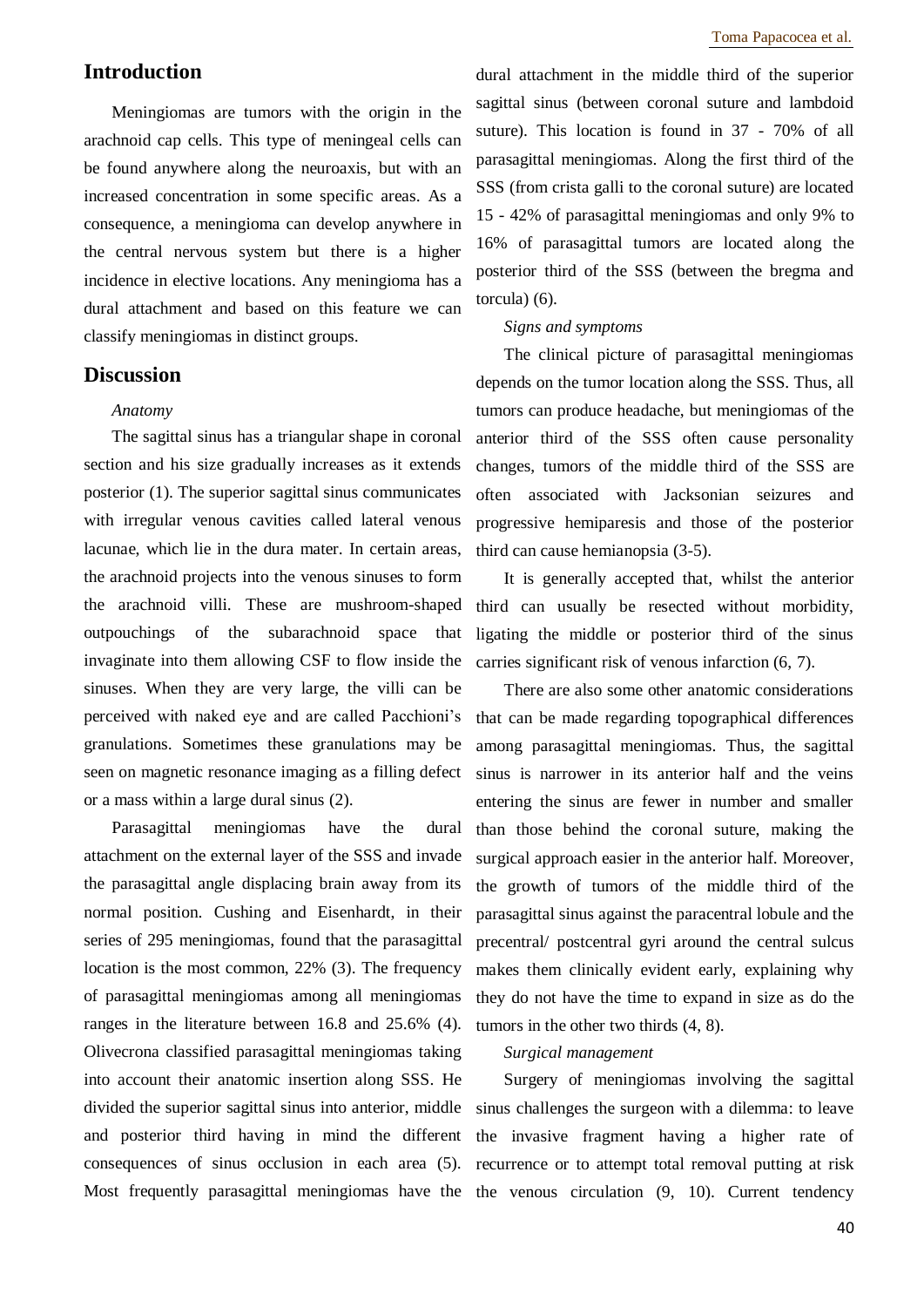nowadays is resection of the meningioma outside the walls of the sinus with coagulation of the tumor remnant, followed if needed by an "en bloc" removal of the residual tumor when complete sinus occlusion occurs (6, 7, 10).

All neurosurgeons operating parasagittal meningiomas emphasize the importance of preserving the bridging veins (1, 8, 10), especially the ones of the group draining in the middle third of the sagittal sinus.

Another matter of almost general consensus is that surgeons have to avoid interrupt a sinus that is partially occluded. On the other hand, sometimes, a complete resection of a totally occluded segment of a sinus can lead to brain swelling and venous infarction if venous collateral circulation is affected. For this reason, a surgical intervention for a parasagittal meningioma that totally occludes the SSS must be carefully planned and performed, taking into account that even superficial or intra-diploic collaterals can be of paramount importance for the cerebral venous drainage (7, 9, 10).

Even in extensive resections with sinus reconstruction or bypass that raised perioperative morbidity and mortality, local recurrence still remains a major problem (8, 9, 11). Therefore, because of the potential morbidity of such cases and the efficacy of adjuvant radiosurgery for the management of residual tumors and recurrent meningiomas, surgeons have adopted lately a more conservative approach in the management of sinus invasion (12).

### *Outcome and results*

In Olivecrona's series, of 196 parasagittal meningiomas resected without sinus reconstruction, morbidity was 12.3%, half of which being attributed to venous damages (5). The mortality rate was 10%, with significant differences depending on location: 12.8% for the middle third, 9% for the posterior third and 5.3% for the anterior third of the sinus. In Bonnal and Brotchi's series of 21 cases, mortality was 4.7%,

cases, brain swelling was found in nine patients (8.9%).

The postoperative mortality in cases with total tumor removal has obviously improved since the first attempts of complete resections performed several decades ago. Improvement in microsurgical techniques together with sinus repair when total tumor removal is performed has significantly changed the outcome of these patients. In Sindou series of 100 cases, mortality was 3%, three patients dying from postoperative brain swelling (11). These patients had extensive resection of the totally invaded segment of the sinus without venous flow restoration.

In the same series there were 15 sinus repairs with dura or fascia from which 13 were confirmed angiographically to be patent. In the authors experience, the preferred material was the thin and glossy fascia temporalis. When a synthetic graft was used, none of them remained patent in spite of anticoagulation therapy. In consequence, authors don't recommend the use of synthetic grafts for repair of the venous system. If temporary occlusion of the sinus is required, the use of pledgets of Surgicel in the sinus lumen and at the ostia of the afferent veins is suggested. This technique is considered to be better that the use of aneurysm clips or balloons which were even found to damage the sinus walls. Silicone tubes used as shunts don't pass well through the sinus lumen because of the presence of septae, especially in the middle third of the SSS (6, 11).

### **Case report**

A 43-year old woman presented with a long history of headache (approximately 5 months) and a recently installed mild right-side hemiparesis. The neurological examination did not reveal any other focal deficits besides the right hemiparesis, which was predominantly brachial. Babinski's sign was positive on the right side.

namely 1 patient (13). In another recent report of 108 axial, 55 x 51 x 47mm in size, isodense, contrast-Enhanced CT imaging revealed a left frontal extra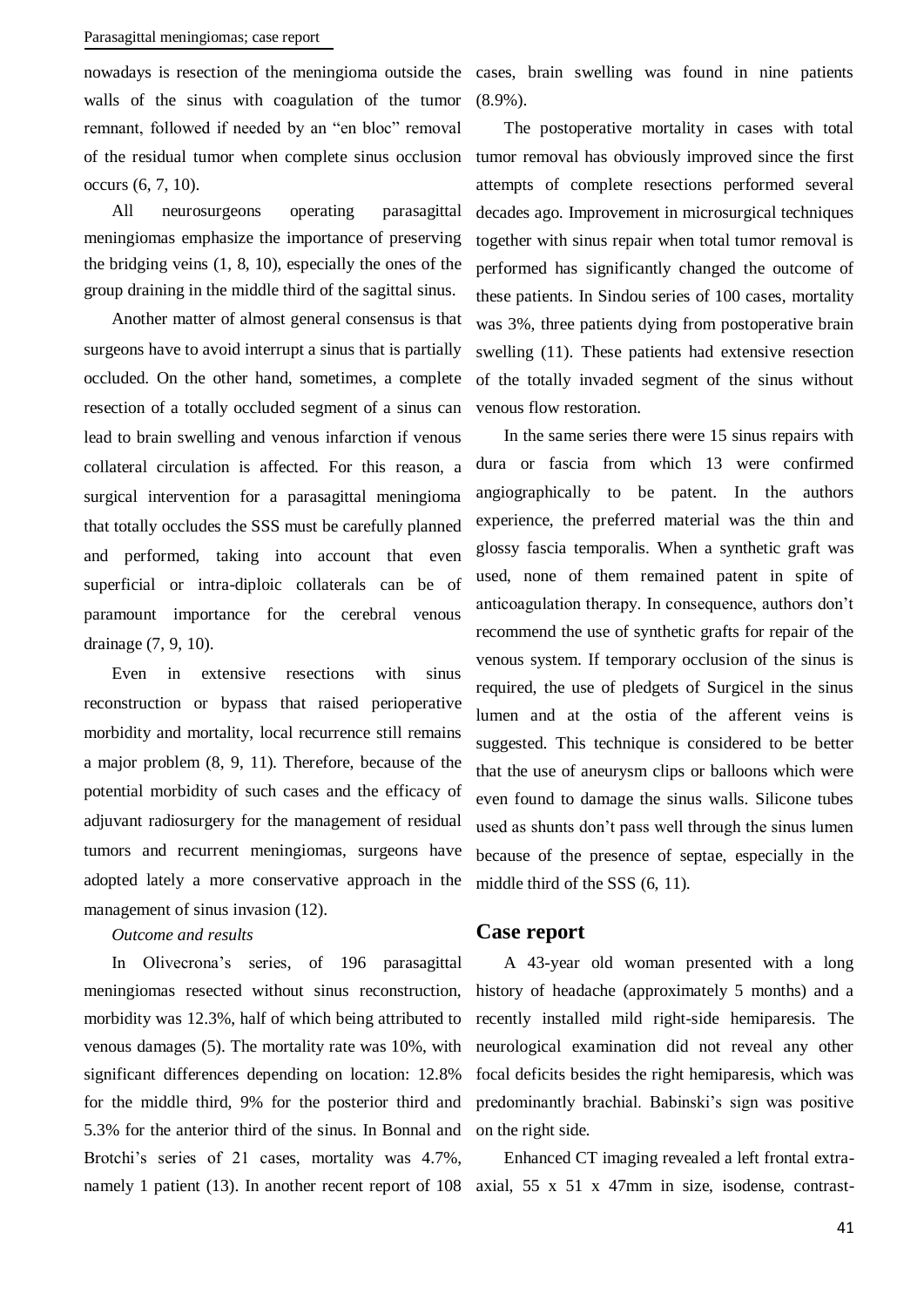enhanced well-defined mass, adjacent to the falx cerebri and surrounded by cerebral edema. The lesion was non-homogeneous, presenting small hypodense areas inside. It had a mass effect on the ventricular system, shifting the midline by approximately 15mm to the right (Figures 1, 2).



**Figures 1, 2**: preoperative enhanced CT- scan images

Operation: a left frontal-parietal craniotomy was made, slightly crossing the midline to the right. A semicircular dural incision was made, leaving a median pedicle, revealing an extra-axial tumor adhering to the superior sagittal sinus and falx cerebri, with variable consistency (Figure 3).



**Figure 3**. Intraoperative image

The lesion was well vascularised and it had a spherical shape, with a diameter of approximately 5-6 cm. The tumor was then removed in gross-total fashion, by intracapsular debulking. The tumor capsule was quasi-totally resected, leaving in place an approximately 1cm by 1cm residue which was adherent to the superior sagittal sinus. A Simpson IV grade resection was noted.

Postoperatively, a non-enhanced CT-scan, performed one week after the surgical intervention showed gross-total resection with a left parasagittal hypodensity, slightly non-homogeneous, with small haematic areas and minimal pneumocephalus (Figure 4 and Figure 5).

A minor improvement in the right hemiparesis was observed, with no other neurological deficits installed after surgery. The patient was discharged 7 days postoperatively, with an almost normal neurological status.



**Figures 4, 5**: one-week postoperative CT- scan images

# **Conclusions**

The treatment of parasagittal meningiomas has evolved during time from aggressive gross total removal with flow restoration using bypass techniques and sinus reconstruction to multimodal approaches involving microsurgery, endovascular surgery, and radiosurgery. This evolution has significantly decreased surgical mortality and morbidity and has improved outcomes, but the long-term effects of the new above-mentioned therapies are still to be assessed (13, 14).

The goals of surgical treatment are to achieve a tumor resection as complete as possible without producing neurological impairment or affecting the quality of life. Although, at this moment, several venous flow restoration techniques are available to surgeons, their efficacy and safety have not been validated yet in multicentric randomized studies, and they seemingly expose patients to added morbidity, especially if performed in inexperienced centers.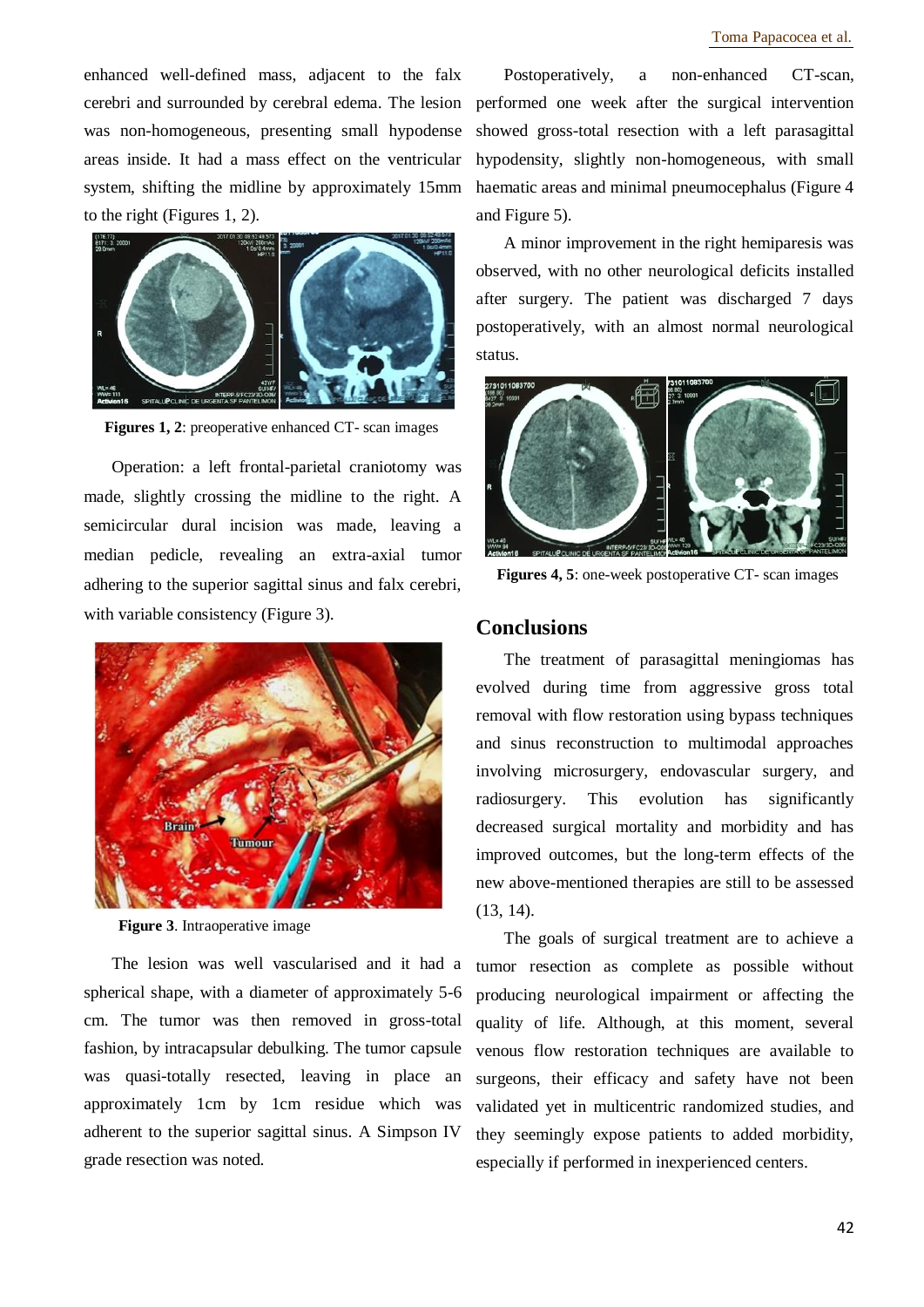Although the resection of completely occluded 6. sinuses can be considered a safe strategy, studying the collateral venous flow must not be neglected. Careful and meticulous planning of the approach in order to avoid interference with venous collaterals is mandatory (15). Stereotactic radiosurgery is an useful tool, allowing for treatment of residual tumors or recurrent disease. Other adjuvant technologies will also contribute more and more in the future to the management of these challenging lesions (16).

# **References**

- 1. Sindou M, Auque J. The intracranial venous system as a neurosurgeon's perspective. *Adv Tech Stand Neurosurg*. 2000; 26:131–216. PMID: 10997200 [https://doi.org/10.1007/978-3-7091-](https://doi.org/10.1007/978-3-7091-6323-8_5) [6323-8\\_5](https://doi.org/10.1007/978-3-7091-6323-8_5)
- 2. Alghamdi M, Li H, Olivotto I, Easaw J, Kelly J, Nordal R, Lim G. Atypical Meningioma: Referral Patterns, Treatment and Adherence to Guidelines. *Can J Neurol Sci*. 2017; 44(3): 283-287. PMID: 28488953 <https://doi.org/10.1017/cjn.2016.449>
- 3. Zakhari N, Torres C, Castillo M, Nguyen TB. Uncommon Cranial Meningioma: Key Imaging Features on Conventional and Advanced Imaging. *Clin Neuroradiol*. 2017; 27(2): 135-144. PMID: 28466126 [https://doi.org/10.1007/s00062-017-](https://doi.org/10.1007/s00062-017-0583-y) [0583-y](https://doi.org/10.1007/s00062-017-0583-y)
- 4. Fernandez C, Nicholas MK, Engelhard HH, Slavin KV, Koshy M. An analysis of prognostic factors associated with recurrence in the treatment of atypical meningiomas. *Adv Radiat Oncol*. 2016; 1(2): 89-93. PMID: 28740874

# <https://doi.org/10.1016/j.adro.2016.03.001>

5. Hoessly GF, Olivecrona H. Report on 280 cases of verified parasagittal meningioma. *J Neurosurg.* 1955; 12(6): 614–25. PMID: 13272053 <https://doi.org/10.3171/jns.1955.12.6.0614>

- 6. Kang JK, Jun SS, Sung WH, et al. Surgical management of meningioma involving the superior sagittal sinus. Surgery of the intracranial venous system. In: Hakuba A, ed. New York: Springer, 1996:252–259.
- 7. Hilmani S, Houass Y, El Azhari A. Paraventricular meningioma revealed by mental disorder. Surg Neurol Int. 2016; 7(Suppl 40): S1004-S1007. PMID: 28144473 [https://doi.org/10.4103/2152-](https://doi.org/10.4103/2152-7806.195580) [7806.195580](https://doi.org/10.4103/2152-7806.195580)
- 8. Sindou M, Auque J. The intracranial venous system as a neurosurgeon's perspective. *Adv Tech Stand Neurosurg*. 2000; 26: 131–216. PMID: 10997200 [https://doi.org/10.1007/978-3-7091-](https://doi.org/10.1007/978-3-7091-6323-8_5) [6323-8\\_5](https://doi.org/10.1007/978-3-7091-6323-8_5)
- 9. Ahmed AK, Morrison JF, Lakis NS, Stopa E, Doberstein C. Atypical meningioma mimicking high-grade glioma. *Neurology*. 2016; 87(21): 2281-2. PMID: 27872223 <https://doi.org/10.1212/WNL.0000000000003364>
- 10. Shim Y, Lee SH. Failed First Craniotomy and Tumor Removal of Parasagittal Meningioma with Severe Peritumoral Brain Edema. *Brain Tumor Res Treat*. 2016; 4(2): 124-127. PMID: 27867923 <https://doi.org/10.14791/btrt.2016.4.2.124>
- 11. Sindou MP, Alvernia JE. Results of attempted radical tumor removal and venous repair in 100 consecutive meningiomas involving the major dural sinuses. *J Neurosurg*. 2006; 105(4): 514–25. PMID: 17044551

# <https://doi.org/10.3171/jns.2006.105.4.514>

- 12. Lim SH, Moon SH, Kim MM. Incidental frontoparietal parasagittal meningioma in a patient with acute bilateral optic neuritis. *Int J Ophthalmol*. 2014; 7(6): 1064-6. PMID: 25540766
- 13. Hambra DV, Danilo de P, Alessandro R, Sara M, Juan GR. Meningioma associated with acute subdural hematoma: A review of the literature.